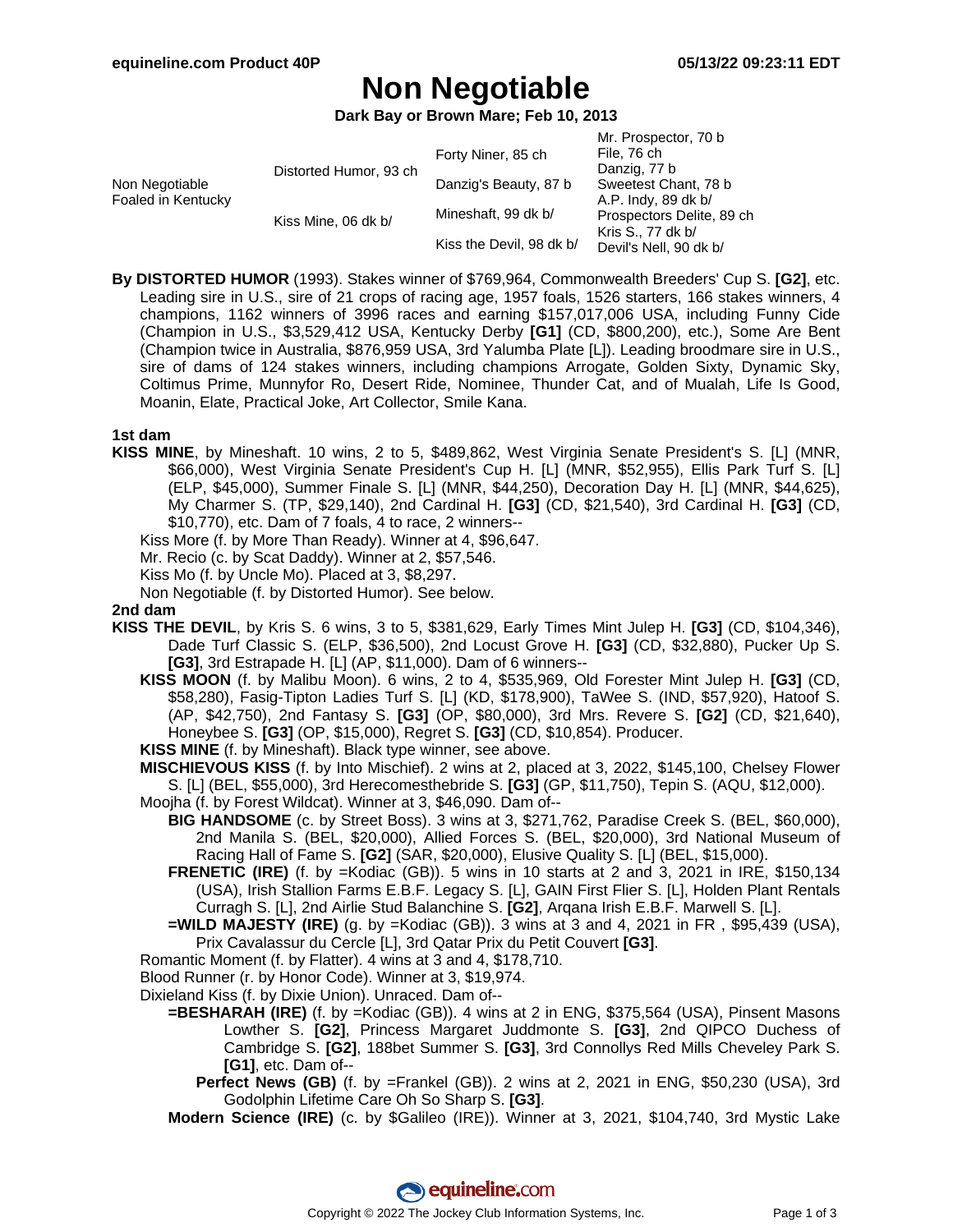# **Non Negotiable**

**Dark Bay or Brown Mare; Feb 10, 2013**

Derby [L] (CBY, \$13,438), Kentucky Downs TVG Preview Dueling Grounds Derby (ELP, \$7,350).

## **3rd dam**

- **Devil's Nell**, by Devil's Bag. 3 wins at 2 and 3, \$98,650, 3rd Street Dancer H. -R (SA, \$9,000). Set ntr at Hollywood Park, 4 1/2 furlongs in 0:51.37. Half-sister to **NELL'S BRIQUETTE** (\$346,735, Santa Susana S.**-G1**, etc.), **LADY TRILBY** (\$135,832, Numbered Account S., etc.), **Double Avenger** (\$46,663, 2nd Primer S., sire). Dam of 5 winners--
	- **KISS THE DEVIL** (f. by Kris S.). Black type winner, see above.
	- Victory Dancer (f. by Victory Gallop). 3 wins at 3 and 4, \$137,362. Producer.
	- Tailspin (c. by Tale of the Cat). 4 wins, 3 to 6 in FR , \$136,425 (USA).
	- Nodoubletouch (g. by Touch Gold). 6 wins, 3 to 5, \$63,685.
	- Manbar (c. by Dynaformer). Winner at 3 in ENG, \$7,612 (USA).
	- Stylish Manner (f. by Touch Gold). Placed at 3, \$5,900. Dam of--
		- **NONIOS** (c. by Pleasantly Perfect). 3 wins at 3, \$459,000, Affirmed H. **[G3]** (BHP, \$60,000), 2nd Haskell Invitational S. **[G1]** (MTH, \$200,000), Awesome Again S. **[G1]** (SA, \$50,000), Swaps S. **[G2]** (BHP, \$30,000), Native Diver S. **[G3]** (BHP, \$50,000). Sire.
		- **CITY COOL** (c. by City Zip). 3 wins at 2 and 7, \$193,878, Riley Allison Futurity [L] (SUN, \$64,320), 2nd San Pedro S. [L] (SA, \$16,120).
		- **Super Robusto** (g. by Smoke Glacken). 9 wins, 3 to 8, \$270,277, 3rd Harvey Arneault Memorial S. [L] (MNR, \$11,000).

## **4th dam**

- Double's Nell, by Nodouble. Unraced. Half-sister to **PRINTO** (\$70,998, San Bruno S., etc., sire), **OLYMPIC PRINCESS** (\$53,555, Shady Well S.-R, etc.), **Jodi Pete** (\$126,232, 2nd Eastern Air Lines Tri Star S.). Dam of 7 winners, including--
	- **NELL'S BRIQUETTE** (f. by Lanyon). 8 wins, 2 to 4, \$346,735, Santa Susana S.**-G1**, La Brea S., Pasadena S., Pontalba S., Rebel S., California Breeders' Champion S Filly-R, 2nd Fantasy S.**-G1**, Santa Monica H.**-G2**, etc. Etr at Louisiana Downs, 5 1/2 furlongs in 1:06.00.
		- **LOVE THE GROOM** (c. by Blushing Groom (FR)). 4 wins, 2 to 5 in ENG and ITY, \$268,115 (USA), King Edward VII S. **[G2]**, Gordon S. **[G3]**, 2nd Premio Presidente della Repubblica **[G1]**, Premio Federico Tesio **[G3]**, 3rd William Hill Futurity S. **[G1]**, etc. Leading sire in Italy.
		- **SANQUIRICO** (c. by Lypheor (GB)). 5 wins in 7 starts at 2 in ENG, \$165,508 (USA), Royal Lodge S. **[G2]**, Anglia Television July S. **[G3]**, Glen International Solario S. **[G3]**, 4th Charles Heidsieck Champagne Craven S. **[G3]**. Sire.
	- **LADY TRILBY** (f. by Grenfall). 5 wins at 3, \$135,832, Numbered Account S.-ntr, 6 furlongs in 1:10.00, Sisterhood S.-ntr, 1 mile in 1:35.00, 2nd Mission Viejo S., 3rd La Brea S. **[G3]**, Bam's Penny S.-L, Terlingua S., 4th El Encino S. **[G3]**.
	- **Devil's Nell** (f. by Devil's Bag). Black type placed winner, see above.
	- **Double Avenger** (c. by Staunch Avenger). 4 wins at 2 and 3, \$46,663, 2nd Primer S. Sire.
	- Najmah (f. by Nijinsky II). Placed at 3 in ENG, \$3,375 (USA).
		- **CANELA** (r. by El Corredor). 19 wins, 3 to 7, \$408,271, Prairie Bayou S. (TP, \$29,450), 3rd Kentucky Cup Classic S. **[G2]** (TP, \$34,800), Stars and Stripes Turf H. **[G3]** (AP, \$18,700), Gallant Fox H. [L] (AQU, \$8,405). Set ncr at Mountaineer Casino Racetrack & Resort, 1 mile 70 yards in 1:38.28.
	- Arches (f. by Staunch Avenger). Unplaced.
		- **WHATEVER** (c. by Val de l'Orne (FR)). 17 wins, 2 to 6 in PAN, \$68,837 (USA), Premio Republica de Chile **[G3]**, 2nd Premio Internacional de Turismo **[G3]**, 3rd Premio Junta de Control de Juegos **[G2]** twice, Premio Fuerzas de Defensa de Panama **[G2]**.
		- **Crescent Ransom** (f. by Red Ransom). 3 wins at 3 and 4, \$59,570, 3rd Remington Park Oaks (RP, \$4,400).

RACE RECORD for Non Negotiable: Unraced.

PRODUCE RECORD for Non Negotiable:

- 2018 Squeakers, c. by I Want Revenge. Unraced.
- 2019 no report received.
- 2020 Foal died (bred to McCraken).
- 2021 no report received.